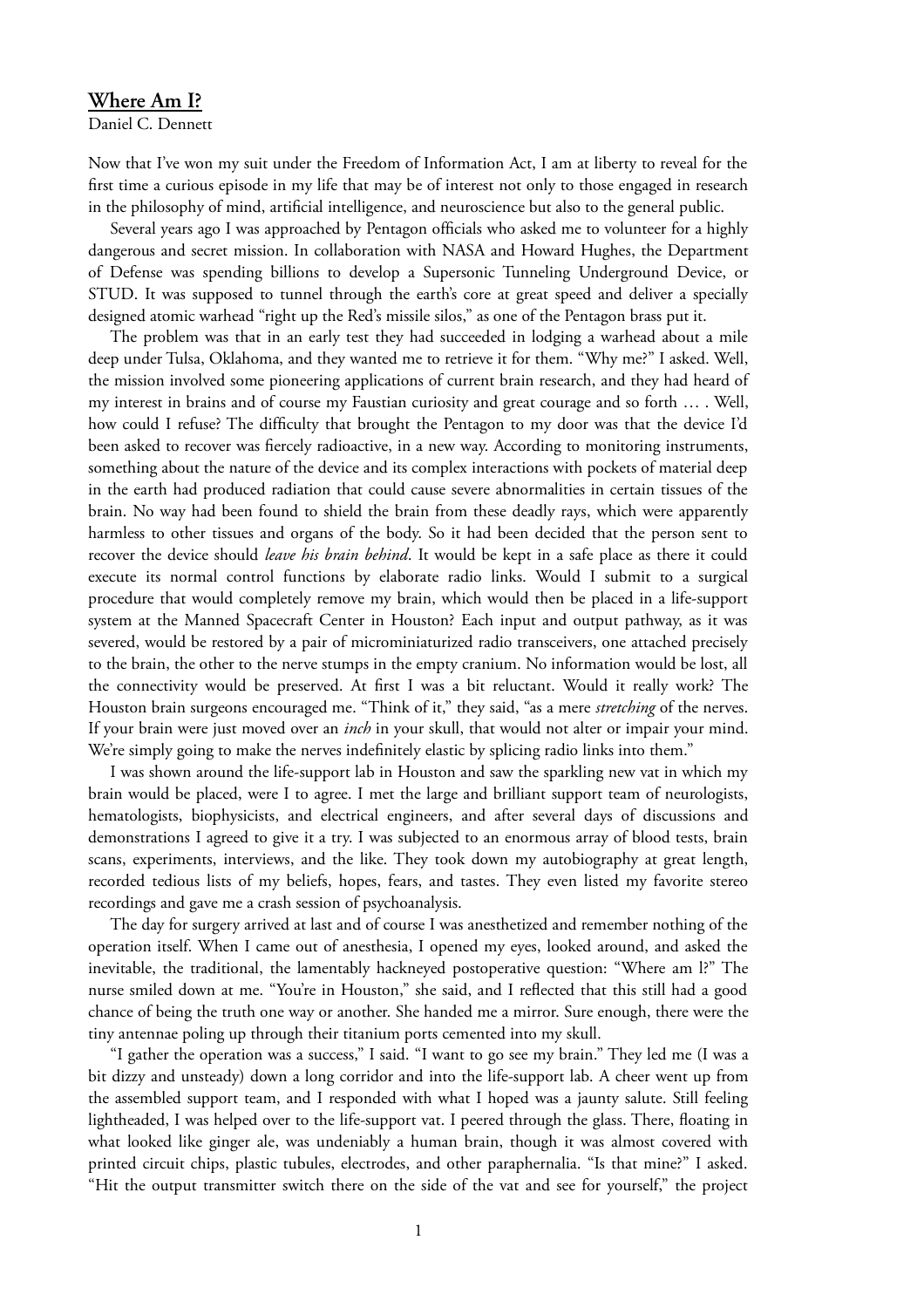director replied. I moved the switch to OFF, and immediately slumped, groggy and nauseated, into the arms of the technicians, one of whom kindly restored the switch to its ON position. While I recovered my equilibrium and composure, I thought to myself: "Well, here I am sitting on a folding chair, staring through a piece of plate glass at my own brain … But wait," I said to myself, "shouldn't I have thought, 'Here I am, suspended in a bubbling fluid, being stared at by my own eyes'?" I tried to think this latter thought. I tried to project it into the tank, offering it hopefully to my brain, but I failed to carry off the exercise with any conviction. I tried again. "Here am *I*, Daniel Dennett, suspended in a bubbling fluid, being stared at by my own eyes." No, it just didn't work. Most puzzling and confusing. Being a philosopher of firm physicalist conviction, I believed unswervingly that the tokening of my thoughts was occurring somewhere in my brain: yet, when I thought "Here I am," where the thought occurred to me was *here*, outside the vat, where I, Dennett, was standing staring at my brain.

I tried and tried to think myself into the vat, but to no avail. I tried to build up to the task by doing mental exercises. I thought to myself, "The sun is shining *over there*," five times in rapid succession, each time mentally ostending a different place: in order, the sunlit corner of the lab, the visible front lawn of the hospital, Houston, Mars, and Jupiter. I found I had little difficulty in getting my "there"s to hop all over the celestial map with their proper references. I could loft a "there" in an instant through the farthest reaches of space, and then aim the next "there" with pinpoint accuracy at the upper left quadrant of a freckle on my arm. Why was I having such trouble with "here"? "Here in Houston" worked well enough, and so did "here in the lab," and even "here in this part of the lab," but "here in the vat" always seemed merely an unmeant mental mouthing. I tried closing my eyes while thinking it. This seemed to help, but still I couldn't manage to pull it off, except perhaps for a fleeting instant. I couldn't be sure. The discovery that I couldn't be sure was also unsettling. How did I know *where* I meant by "here" when I thought "here"? Could I *think* I meant one place when in fact I meant another? I didn't see how that could be admitted without untying the few bonds of intimacy between a person and his own mental life that had survived the onslaught of the brain scientists and philosophers, the physicalists and behaviorists. Perhaps I was incorrigible about where I *meant* when I said "here." But in my present circumstances it seemed that either I was doomed by sheer force of mental habit to thinking systematically false indexical thoughts, or where a person is (and hence where his thoughts are tokened for purposes of semantic analysis) is not necessarily where his brain, the physical seat of his soul, resides. Nagged by confusion, I attempted to orient myself by falling back on a favorite philosopher's ploy. I began naming things.

"Yorick," I said aloud to my brain, "you are my brain. The rest of my body, seated in this chair, I dub 'Hamlet.'" So here we all are: Yorick's my brain, Hamlet's my body, and I am Dennett. *Now*, where am I? And when I think "where am I?", where's that thought tokened? Is it tokened in my brain, lounging about in the vat, or right here between my ears where it *seems* to be tokened? Or nowhere? Its *temporal* coordinates give me no trouble; must it not have spatial coordinates as well? I began making a list of the alternatives.

1. *Where Hamlet goes there goes Dennett.* This principle was easily refuted by appeal to the familiar brain-transplant thought experiments so enjoyed by philosophers. If Tom and Dick switch brains, Tom is the fellow with Dick's former body—just ask him; he'll claim to be Tom and tell you the most intimate details of Tom's autobiography. It was clear enough, then, that my current body and I could part company, but not likely that I could be separated from my brain. The rule of thumb that emerged so plainly from the thought experiments was that in a brain-transplant operation, one wanted to be the *donor* not the recipient. Better to call such an operation a *body* transplant, in fact. So perhaps the truth was,

2. *Where Yorick goes there goes Dennett.* This was not at all appealing, however. How could I be in the vat and not about to go anywhere, when I was so obviously outside the vat looking in and beginning to make guilty plans to return to my room for a substantial lunch? This begged the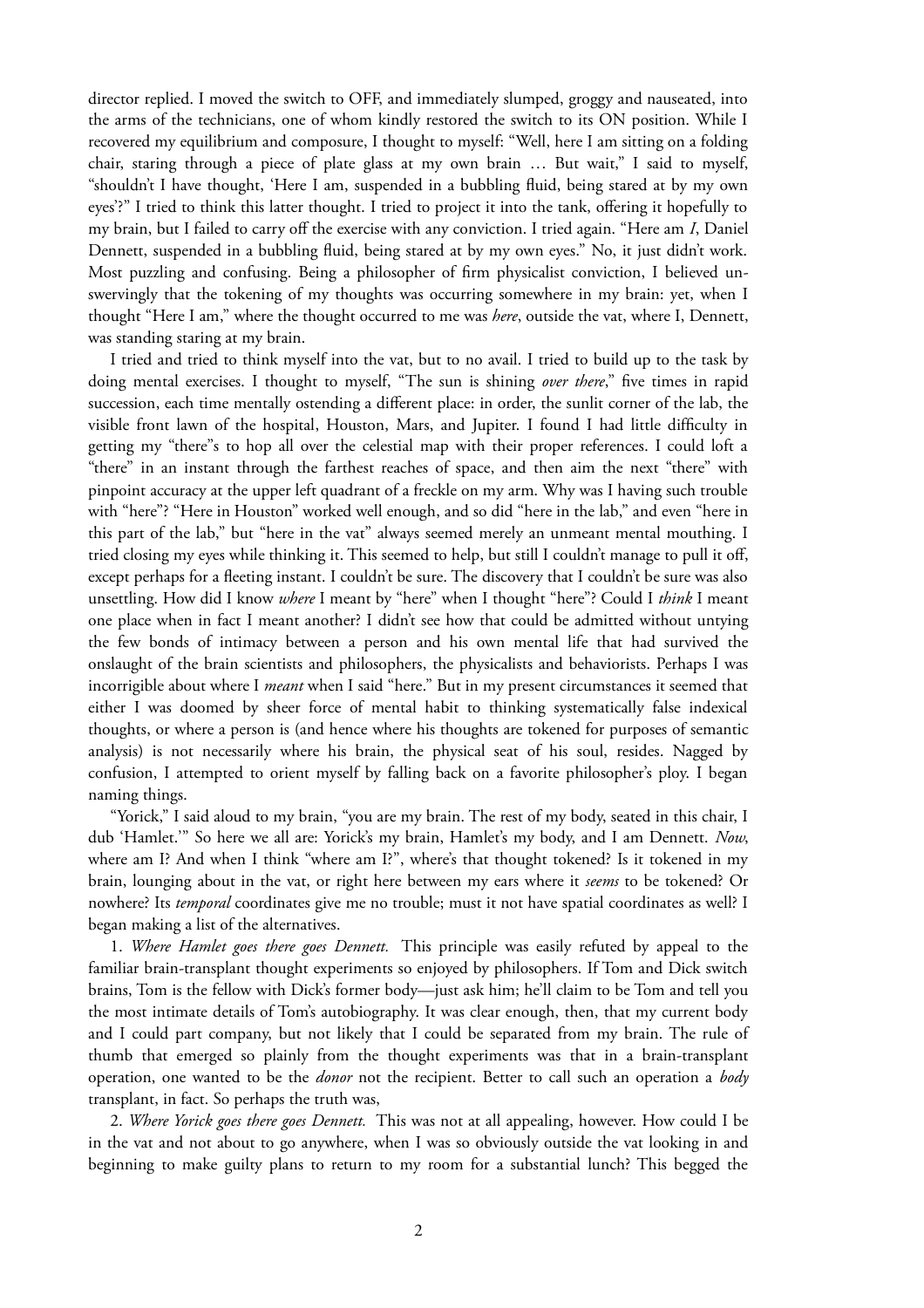question I realized, but it still seemed to be getting at something important. Casting about for some support for my intuition, I hit upon a legalistic sort of argument that might have appealed to Locke.

Suppose, I argued to myself, I were now to fly to California, rob a bank, and be apprehended. In which state would I be tried: in California, where the robbery took place, or in Texas, where the brains of the outfit were located? Would I be a California felon with an out-of-state brain, or a Texas felon remotely controlling an accomplice of sorts in California? It seemed possible that I might beat such a rap just on the undecidability of that jurisdictional question, though perhaps it would be deemed an interstate, and hence Federal, offense. In any event, suppose I were convicted. Was it likely that California would be satisfied to throw Hamlet into the brig, knowing that Yorick was living the good life and luxuriously taking the waters in Texas? Would Texas incarcerate Yorick, leaving Hamlet free to take the next boat to Rio? This alternative appealed to me. Barring capital punishment or other cruel and unusual punishment, the state would be obliged to maintain the lifesupport system for Yorick though they might move him from Houston to Leavenworth, and aside from the unpleasantness of the opprobrium, I, for one, would not mind at all and would consider myself a free man under those circumstances. If the state has an interest in forcibly relocating persons in institutions, it would fail to relocate *me* in any institution by locating Yorick there. If this were true, it suggested a third alternative.

3. *Dennett is wherever he thinks he is.* Generalized, the claim was as follows: At any given time a person has a *point of view* and the location of the point of view (which is determined internally by the content of the point of view) is also the location of the person.

Such a proposition is not without its perplexities, but to me it seemed a step in the right direction. The only trouble was that it seemed to place one in a heads-I-win/tails-you-lose situation of unlikely infallibility as regards location. Hadn't I myself often been wrong about where I was, and at least as often uncertain? Couldn't one get lost? Of course, but getting lost *geographically* is not the only way one might get lost. If one were lost in the woods one could attempt to reassure oneself with the consolation that at least one knew where one was: one was right *here* in the familiar surroundings of one's own body. Perhaps in this case one would not have drawn one's attention to much to be thankful for. Still, there were worse plights imaginable, and I wasn't sure I wasn't in such a plight right now.

Point of view clearly had something to do with personal location, but it was itself an unclear notion. It was obvious that the content of one's point of view was not the same as or determined by the content of one's beliefs or thoughts. For example, what should we say about the point of view of the Cinerama viewer who shrieks and twists in his seat as the roller-coaster footage overcomes his psychic distancing? Has he forgotten that he is safely seated in the theater? Here I was inclined to say that the person is experiencing an illusory shift in point of view. In other cases, my inclination to call such shifts illusory was less strong. The workers in laboratories and plants who handle dangerous materials by operating feedback-controlled mechanical arms and hands undergo a shift in point of view that is crisper and more pronounced than anything Cinerama can provoke. They can feel the heft and slipperiness of the containers they manipulate with their metal fingers. They know perfectly well where they are and are not fooled into false beliefs by the experience, yet it is as if they were inside the isolation chamber they are peering into. With mental effort, they can manage to shift their point of view back and forth, rather like making a transparent Necker cube or an Escher drawing change orientation before one's eyes. It does seem extravagant to suppose that in performing this bit of mental gymnastics, they are transporting *themselves* back and forth.

Still their example gave me hope. If I was in fact in the vat in spite of my intuitions, I might be able to train myself to adopt that point of view even as a matter of habit. I should dwell on images of myself comfortably floating in my vat, beaming volitions to that familiar body *out there*. I reflected that the ease or difficulty of this task was presumably independent of the truth about the location of one's brain. Had I been practicing before the operation, I might now be finding it second nature. You might now yourself try such a *trompe l'oeil*. Imagine you have written an inflammatory letter which has been published in the *Times*, the result of which is that the government has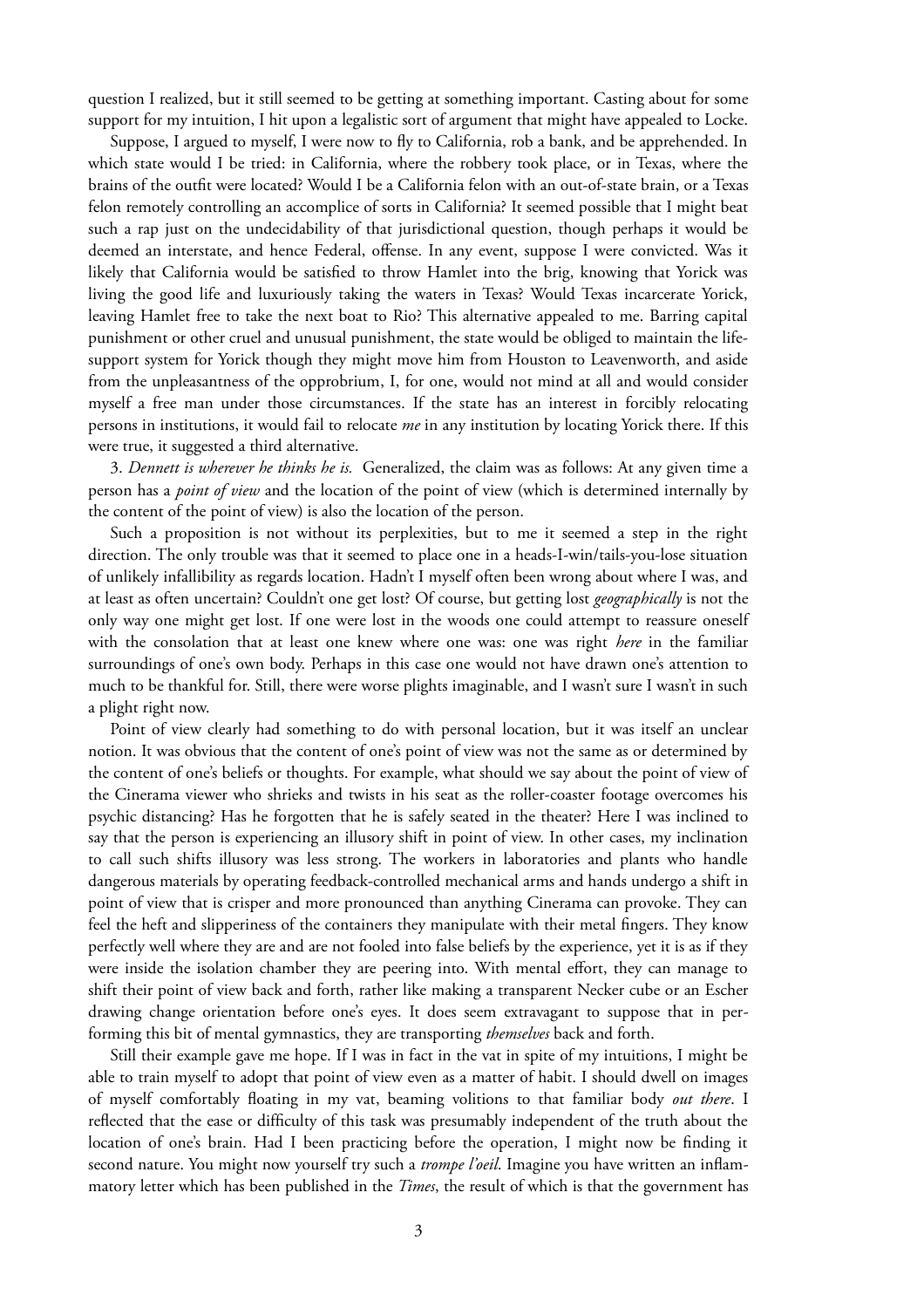chosen to impound your brain for a probationary period of three years in its Dangerous Brain Clinic in Bethesda, Maryland. Your body of course is allowed freedom to earn a salary and thus to continue its function of laying up income to be taxed. At this moment, however, your body is seated in an auditorium listening to a peculiar account by Daniel Dennett of his own similar experience. Try it. Think yourself to Bethesda, and then hark back longingly to your body, far away, and yet *seeming* so near. It is only with long-distance restraint (yours? the government's?) that you can control your impulse to get those hands clapping in polite applause before navigating the old body to the rest room and a well-deserved glass of evening sherry in the lounge. The task of imagination is certainly difficult, but if you achieve your goal the results might be consoling.

Anyway, there I was in Houston, lost in thought as one might say, but not for long. My speculations were soon interrupted by the Houston doctors, who wished to test out my new prosthetic nervous system before sending me off on my hazardous mission. As I mentioned before, I was a bit dizzy at first, and not surprisingly, although I soon habituated myself to my new circumstances (which were, after all, well nigh indistinguishable from my old circumstances). My accommodation was not perfect, however, and to this day I continue to be plagued by minor coordination difficulties. The speed of light is fast, but finite, and as my brain and body move farther and farther apart, the delicate interaction of my feedback systems is thrown into disarray by the time lags. Just as one is rendered close to speechless by a delayed or echoic hearing of one's speaking voice so, for instance, I am virtually unable to track a moving object with my eyes whenever my brain and my body are more than a few miles apart. In most matters my impairment is scarcely detectable, though I can no longer hit a slow curve ball with the authority of yore. There are some compensations of course. Though liquor tastes as good as ever, and warms my gullet while corroding my liver, I can drink it in any quantity I please, without becoming the slightest bit inebriated, a curiosity some of my close friends may have noticed (though I occasionally have *feigned* inebriation, so as not to draw attention to my unusual circumstances). For similar reasons, I take aspirin orally for a sprained wrist, but if the pain persists I ask Houston to administer codeine to me *in vitro*. In times of illness the phone bill can be staggering.

But to return to my adventure. At length, both the doctors and I were satisfied that I was ready to undertake my subterranean mission. And so I left my brain in Houston and headed by helicopter for Tulsa. Well, in any case, that's the way it seemed to me. That's how I would put it, just off the top of my head as it were. On the trip I reflected further about my earlier anxieties and decided that my first postoperative speculations had been tinged with panic. The matter was not nearly as strange or metaphysical as I had been supposing. Where was I? In two places, clearly: both inside the vat and outside it. Just as one can stand with one foot in Connecticut and the other in Rhode Island, I was in two places at once. I had become one of those scattered individuals we used to hear so much about. The more I considered this answer, the more obviously true it appeared. But, strange to say, the more true it appeared, the less important the question to which it could be the true answer seemed. A sad, but not unprecedented, fate for a philosophical question to suffer. This answer did not completely satisfy me, of course. There lingered some question to which I should have liked an answer, which was neither "Where are all my various and sundry parts?" nor "What is my current point of view?" Or at least there seemed to be such a question. For it did seem undeniable that in some sense *I* and not merely *most of me* was descending into the earth under Tulsa in search of an atomic warhead.

When I found the warhead, I was certainly glad I had left my brain behind, for the pointer on the specially built Geiger counter I had brought with me was off the dial. I called Houston on my ordinary radio and told the operation control center of my position and my progress. In return, they gave me instructions for dismantling the vehicle, based upon my on-site observations. I had set to work with my cutting torch when all of a sudden a terrible thing happened. I went stone deaf. At first I thought it was only my radio earphones that had broken, but when I tapped on my helmet, I heard nothing. Apparently the auditory transceivers had gone on the fritz. I could no longer hear Houston or my own voice, but I could speak, so I started telling them what had happened. In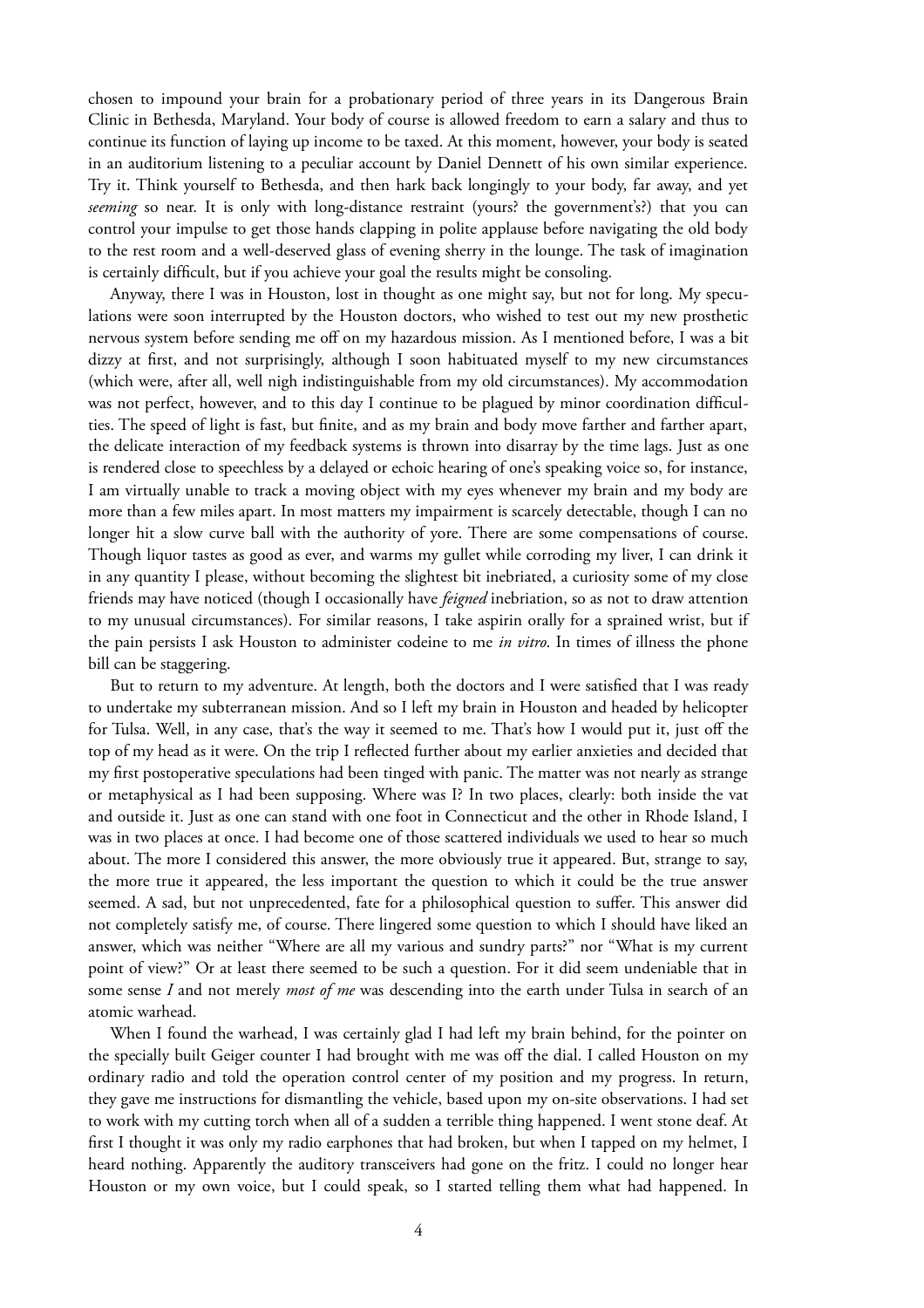midsentence, I knew something else had gone wrong. My vocal apparatus had become paralyzed. Then my right hand went limp—another transceiver had gone. I was truly in deep trouble. But worse was to follow. After a few more minutes, I went blind. I cursed my luck, and then I cursed the scientists who had led me into this grave peril. There I was, deaf, dumb, and blind, in a radioactive hole more than a mile under Tulsa. Then the last of my cerebral radio links broke, and suddenly I was faced with a new and even more shocking problem: whereas an instant before I had been buried alive in Oklahoma, now I was disembodied in Houston. My recognition of my new status was not immediate. It took me several very anxious minutes before it dawned on me that my poor body lay several hundred miles away, with heart pulsing and lungs respirating, but otherwise as dead as the body of any heart-transplant donor, its skull packed with useless, broken electronic gear. The shift in perspective I had earlier found well nigh impossible now seemed quite natural. Though I could think myself back into my body in the tunnel under Tulsa, it took some effort to sustain the illusion. For surely it was an illusion to suppose I was still in Oklahoma: I had lost all contact with that body.

It occurred to me then, with one of those rushes of revelation of which we should be suspicious, that I had stumbled upon an impressive demonstration of the immateriality of the soul based upon physicalist principles and premises. For as the last radio signal between Tulsa and Houston died away, had I not changed location from Tulsa to Houston at the speed of light? And had I not accomplished this without any increase in mass? What moved from A to B at such speed was surely myself, or at any rate my soul or mind—the massless center of my being and home of my consciousness. My *point of view* had lagged somewhat behind, but I had already noted the indirect bearing of point of view on personal location. I could not see how a physicalist philosopher could quarrel with this except by taking the dire and counterintuitive route of banishing all talk of persons. Yet the notion of personhood was so well entrenched in everyone's world view, or so it seemed to me, that any denial would be as curiously unconvincing, as systematically disingenuous, as the Cartesian negation, "non sum."

The joy of philosophic discovery thus tided me over some very bad minutes or perhaps hours as the helplessness and hopelessness or my situation became more apparent to me. Waves of panic and even nausea swept over me, made all the more horrible by the absence of their normal bodydependent phenomenology. No adrenaline rush of tingles in the arms, no pounding heart, no premonitory salivation. I did feel a dread sinking feeling in my bowels at one point, and this tricked me momentarily into the false hope that I was undergoing a reversal of the process that landed me in this fix—a gradual undisembodiment. But the isolation and uniqueness of that twinge soon convinced me that it was simply the first of a plague of phantom body hallucinations that I, like any other amputee, would be all too likely to suffer.

My mood then was chaotic. On the one hand, I was fired up with elation of my philosophic discovery and was wracking my brain (one of the few familiar things I could still do), trying to figure out how to communicate my discovery to the journals; while on the other, I was bitter, lonely, and filled with dread and uncertainty. Fortunately, this did not last long, for my technical support team sedated me into a dreamless sleep from which I awoke, hearing with magnificent fidelity the familiar opening strains of my favorite Brahms piano trio. So that was why they had wanted a list of my favorite recordings! It did not take me long to realize that I was hearing the music without ears. The output from the stereo stylus was being fed through some fancy rectification circuitry directly into my auditory nerve. I was mainlining Brahms, an unforgettable experience for any stereo buff. At the end of the record it did not surprise me to hear the reassuring voice of the project director speaking into a microphone that was now my prosthetic ear. He confirmed my analysis of what had gone wrong and assured me that steps were being taken to re-embody me. He did not elaborate, and after a few more recordings, I found myself drifting off to sleep. My sleep lasted, I later learned, for the better part of a year, and when I awoke, it was to find myself fully restored to my senses. When I looked into the mirror, though, I was a bit startled to see an unfamiliar face. Bearded and a bit heavier, bearing no doubt a family resemblance to my former face, and with the same look of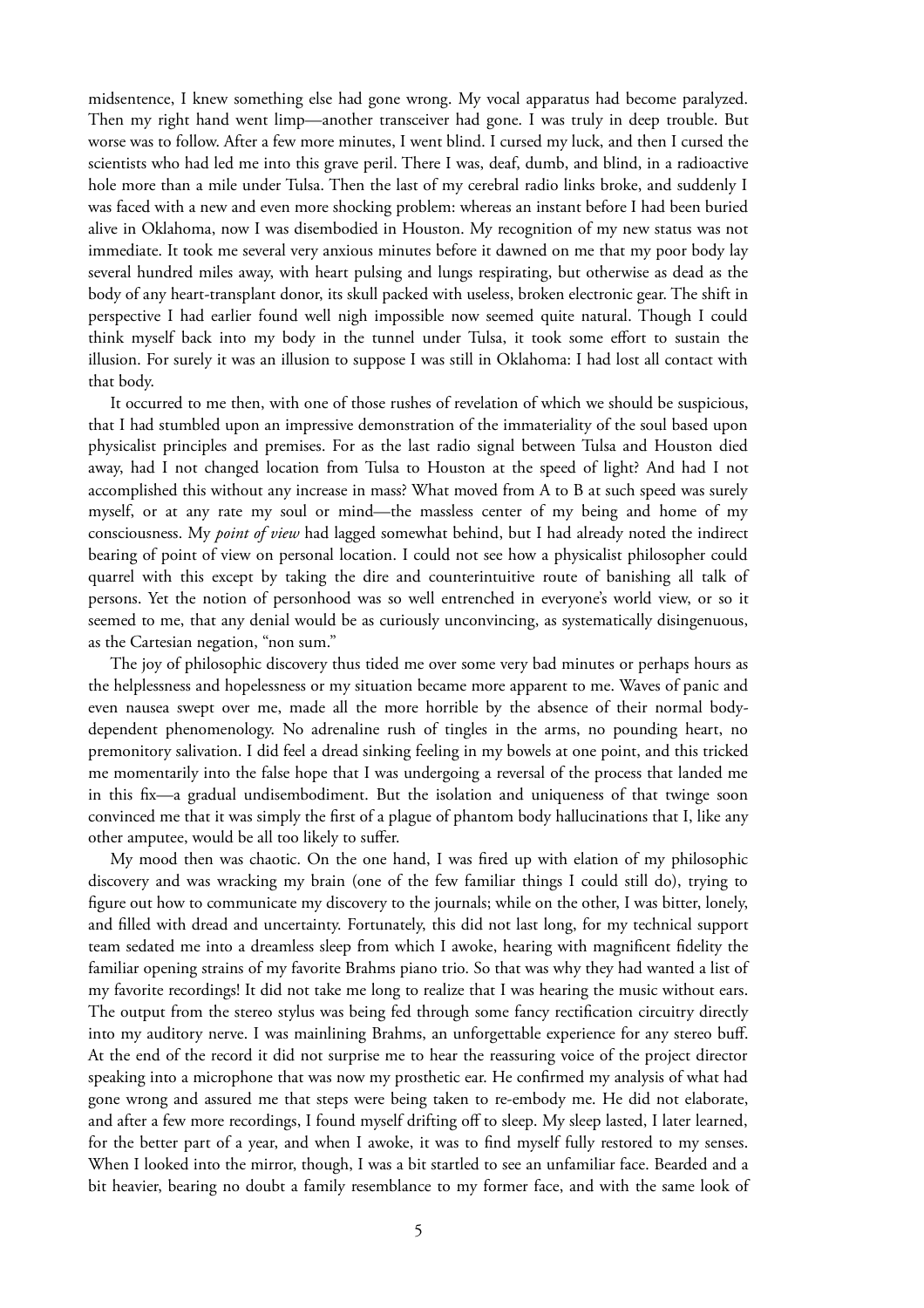spritely intelligence and resolute character, but definitely a new face. Further self-explorations of an intimate nature left me no doubt that this was a new body, and the project director confirmed my conclusions. He did not volunteer any information on the past history of my new body and I decided (wisely, I think in retrospect) not to pry. As many philosophers unfamiliar with my ordeal have more recently speculated, the acquisition of a new body leaves one's *person* intact. And after a period of adjustment to a new voice, new muscular strengths and weaknesses, and so forth, one's *personality* is by and large also preserved. More dramatic changes in personality have been routinely observed in people who have undergone extensive plastic surgery, to say nothing of sex-change operations, and I think no one contests the survival of the person in such cases. In any event I soon accommodated to my new body, to the point of being unable to recover any of its novelties to my consciousness or even memory. The view in the mirror soon became utterly familiar. That view, by the way, still revealed antennae, and so l was not surprised to learn that my brain had not been moved from its haven in the life-support lab.

I decided that good old Yorick deserved a visit. I and my new body, whom we might as well call Fortinbras, strode into the familiar lab to another round of applause from the technicians, who were of course congratulating themselves, not me. Once more I stood before the vat and contemplated poor Yorick, and on a whim I once again cavalierly flicked off the output transmitter switch. Imagine my surprise when nothing unusual happened. No fainting spell, no nausea, no noticeable change. A technician hurried to restore the switch to ON, but still I felt nothing. I demanded an explanation, which the project director hastened to provide. It seems that before they had even operated on the first occasion, they had constructed a computer duplicate of my brain, reproducing both the complete information-processing structure and the computational speed of my brain in a giant computer program. After the operation, but before they had dared to send me off on my mission to Oklahoma, they had run this computer system and Yorick side by side. The incoming signals from Hamlet were sent simultaneously to Yorick's transceivers and to the computer's array of inputs. And the outputs from Yorick were not only beamed back to Hamlet, my body; they were recorded and checked against the simultaneous output of the computer program, which was called "Hubert" for reasons obscure to me. Over days and even weeks, the outputs were identical and synchronous, which of course did not *prove* that they had succeeded in copying the brain's functional structure, but the empirical support was greatly encouraging.

Hubert's input, and hence activity, had been kept parallel with Yorick's during my disembodied days. And now, to demonstrate this, they had actually thrown the master switch that put Hubert for the first time in on-line control of my body—not Hamlet, of course, but Fortinbras. (Hamlet, I learned, had never been recovered from its underground tomb and could be assumed by this time to have largely returned to the dust. At the head of my grave still lay the magnificent bulk of the abandoned device, with the word STUD emblazoned on its side in large letters—a circumstance which may provide archeologists of the next century with a curious insight into the burial rites of their ancestors.)

The laboratory technicians now showed me the master switch, which had two positions, labeled *B*, for Brain (they didn't know my brain's name was Yorick), and *H*, for Hubert. The switch did indeed point to *H*, and they explained to me that if I wished, I could switch it back to *B*. With my heart in my mouth (and my brain in its vat), I did this. Nothing happened. A click, that was all. To test their claim, and with the master switch now set at *B*. I hit Yorick's output transmitter switch on the vat and sure enough, I began to faint. Once the output switch was turned back on and I had recovered my wits, so to speak, I continued to play with the master switch, flipping it back and forth. I found that with the exception of the transitional click, I could detect no trace of a difference. I could switch in mid-utterance, and the sentence I had begun speaking under the control of Yorick was finished without a pause or hitch of any kind under the control of Hubert. I had a spare brain, a prosthetic device which might some day stand me in very good stead, were some mishap to befall Yorick. Or alternatively, I could keep Yorick as a spare and use Hubert. It didn't seem to make any difference which I chose, for the wear and tear and fatigue on my body did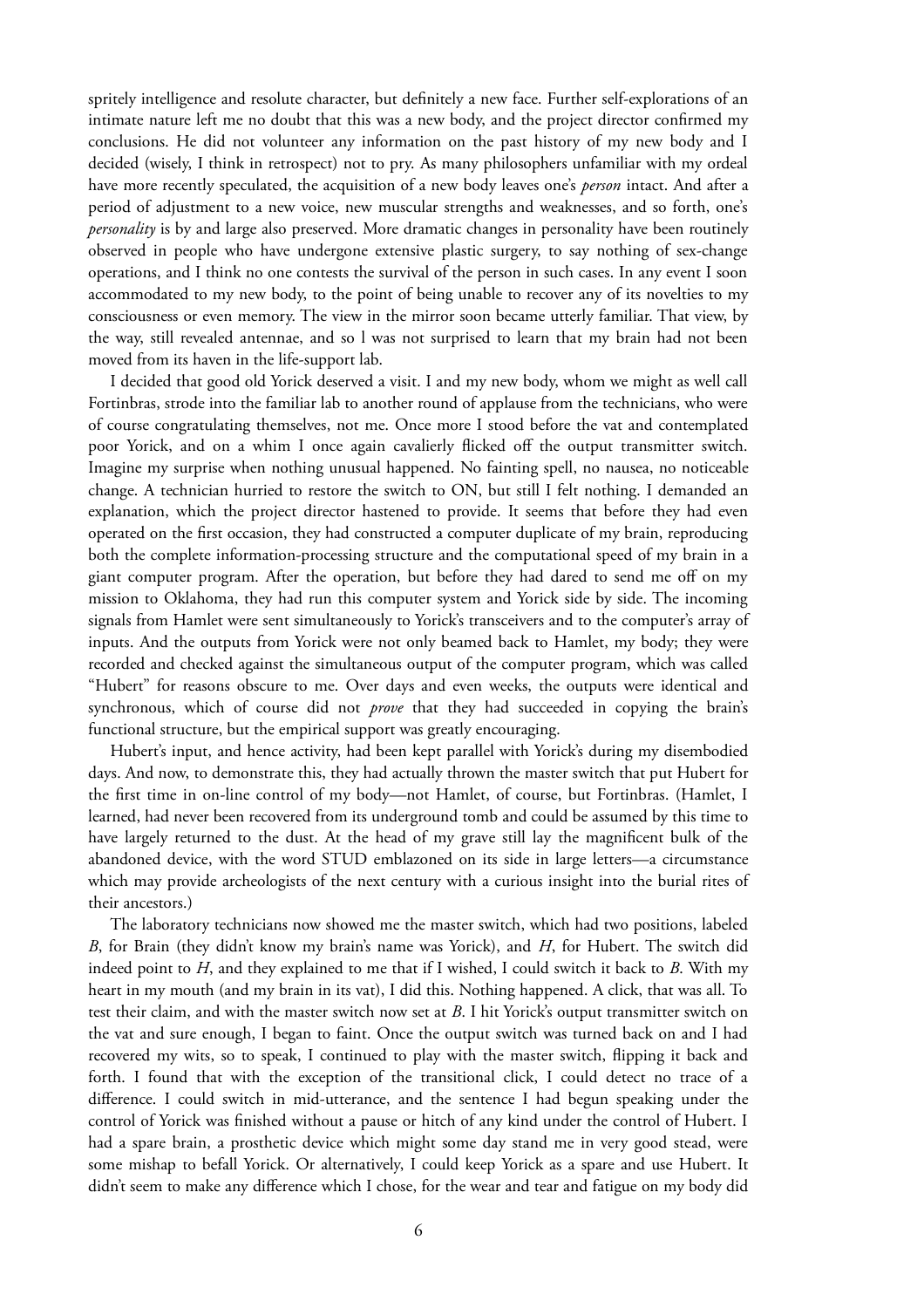not have any debilitating effect on either brain, whether or not it was actually causing the motions of my body, or merely spilling its output into thin air.

The one truly unsettling aspect of this new development was the prospect, which was not long in dawning on me, of someone detaching the spare—Hubert or Yorick, as the case might be—from Fortinbras and hitching it to yet another body—some Johnny-come-lately Rosencrantz or Guildenstern. Then (if not before) there would be *two* people, that much was clear. One would be me, and the other would be a sort of super-twin brother. If there were two bodies, one under the control of Hubert and the other being controlled by Yorick, then which would the world recognize as the true Dennett? And whatever the rest of the world decided, which one would be *me*? Would I be the Yorick- brained one, in virtue of Yorick's causal priority and former intimate relationship with the original Dennett body, Hamlet? That seemed a bit legalistic, a bit too redolent of the arbitrariness of consanguinity and legal possession, to be convincing at the metaphysical level. For suppose that before the arrival of the second body on the scene, I had been keeping Yorick as the spare for years, and letting Hubert's output drive my body—that is, Fortinbras—all that time. The Hubert-Fortinbras couple would seem then by squatter's rights (to combat one legal intuition with another) to be the true Dennett and the lawful inheritor of everything that was Dennett's. This was an interesting question, certainly, but not nearly so pressing as another question that bothered me. My strongest intuition was that in such an eventuality *I* would survive so long as *either* brain-body couple remained intact, but I had mixed emotions about whether I should want both to survive.

I discussed my worries with the technicians and the project director. The prospect of two Dennetts was abhorrent to me, I explained, largely for social reasons. I didn't want to be my own rival for the affections of my wife, nor did I like the prospect of the two Dennetts sharing my modest professor's salary. Still more vertiginous and distasteful, though, was the idea of knowing *that much* about another person, while he had the very same goods on me. How could we ever face each other? My colleagues in the lab argued that I was ignoring the bright side of the matter. Weren't there many things I wanted to do but, being only one person, had been unable to do? Now one Dennett could stay at home and be the professor and family man while the other could strike out on a life of travel and adventure—missing the family of course, but happy in the knowledge that the other Dennett was keeping the home fires burning. I could be faithful and adulterous at the same time. I could even cuckold myself—to say nothing of other more lurid possibilities my colleagues were all too ready to force upon my overtaxed imagination. But my ordeal in Oklahoma (or was it Houston?) had made me less adventurous, and I shrank from this opportunity that was being offered (though of course I was never quite sure it was being offered to *me* in the first place).

There was another prospect even more disagreeable: that the spare, Hubert or Yorick as the case might be, would be detached from any input from Fortinbras and just left detached. Then, as in the other case, there would be two Dennetts, or at least two claimants to my name and possessions, one embodied in Fortinbras, and the other sadly, miserably disembodied. Both selfishness and altruism bade me take steps to prevent this from happening. So I asked that measures be taken to ensure that no one could ever tamper with the transceiver connections or the master switch without my (our? no, *my*) knowledge and consent. Since I had no desire to spend my life guarding the equipment in Houston, it was mutually decided that all the electronic connections in the lab would be carefully locked. Both those that controlled the life-support system for Yorick and those that controlled the power supply for Hubert would be guarded with fail-safe devices, and I would take the only master switch, outfitted for radio remote control, with me wherever I went. I carry it strapped around my waist and—wait a moment—here it is. Every few months I reconnoiter the situation by switching channels. I do this only in the presence of friends, of course, for if the other channel were, heaven forbid, either dead or otherwise occupied, there would have to be somebody who had my interests at heart to switch it back, to bring me back from the void. For while I could feel, see, hear, and otherwise sense whatever befell my body, subsequent to such a switch, I'd be unable to control it. By the way, the two positions on the switch are intentionally unmarked, so I never have the faintest idea whether I am switching from Hubert to Yorick or vice versa. (Some of you may think that in